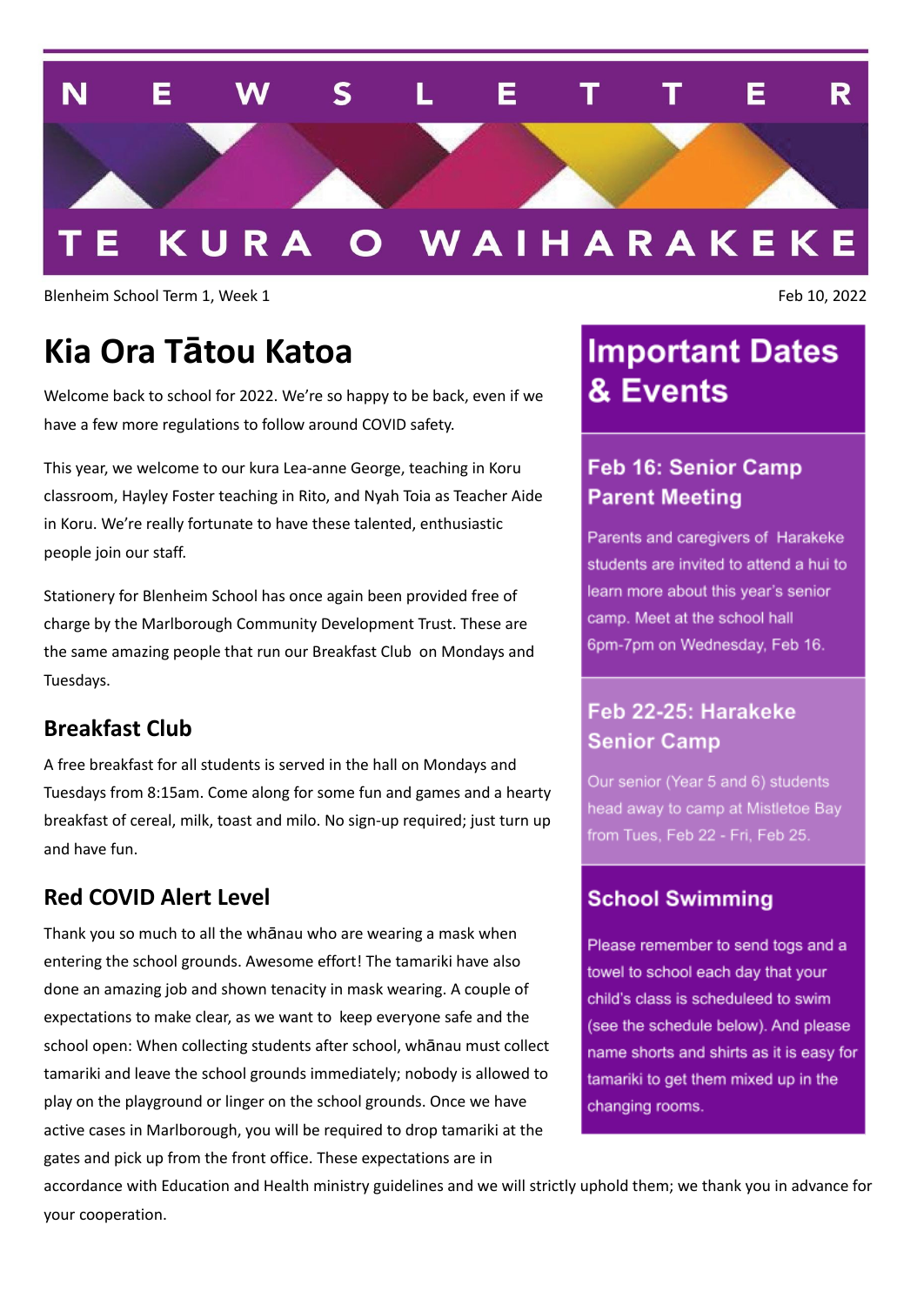## **School Swim Schedule**

|           | <b>Mon</b>       | <b>Tue</b>                      | Wed                             | Thu                             | Fri      |
|-----------|------------------|---------------------------------|---------------------------------|---------------------------------|----------|
| Class(es) | Rito<br>Harakeke | Kākano/Koru<br>Rito<br>Harakeke | Kākano/Koru<br>Rito<br>Harakeke | Kākano/Koru<br>Rito<br>Harakeke | Harakeke |

Please make sure your child has his/her swimsuit and towel along on the right days:

#### **Updating Personal Information**

Attached is an envelope that has the personal contact details we have about your mokopuna. It is very important that we can contact you in any emergency, so please check phone numbers and email addresses. If any information is incorrect, please correct it on the form and return it to the office; no need to return it if everything is correct.

#### **Term Topic**

This term's topic is around Te Tiriti o Waitangi and about partnerships. We have a few activities planned for the start of the term to introduce our students to understanding the local history and stories.

#### **Roll Growth**

We are starting the year with 107 tamariki at Blenheim School — the highest number of students we've had in six years. It's amazing how far we've come even since 2018, when there were just 39 students . Kaha ake tahi — we are stronger together.

#### **Te Reo Māori Lessons**

We currently have 18 tamariki who have indicated interest in participating in a full immersion te reo Māori class one day a week. The class would be held here within the school. We are postponing the start of this programme, as the priority at the moment is to ensure continuity and stability with classes and make sure good routines are established at the same time as we collectively grapple with the many COVID-driven changes. We now aim to look at this for Term 2.

#### **Board of Trustees Election**

Did you know that the school is governed by the Board of Trustees — a group of six or seven people elected by whānau, parents and caregivers? Some Board positions are opening up in the next election (February, 2022). I would ask you to think about whether you can lend your time and talents to the Board. Being on the board requires some decision-making and a wish to actively participate in moving the school forward. Meetings are held monthly, and it is important to attend if you are an elected trustee. If you can't see yourself being part of the Board of Trustees, please consider supporting (with your vote) the capable people from school whānau and from the wider community who sit on the Board and give their time to make things happen in our kura.